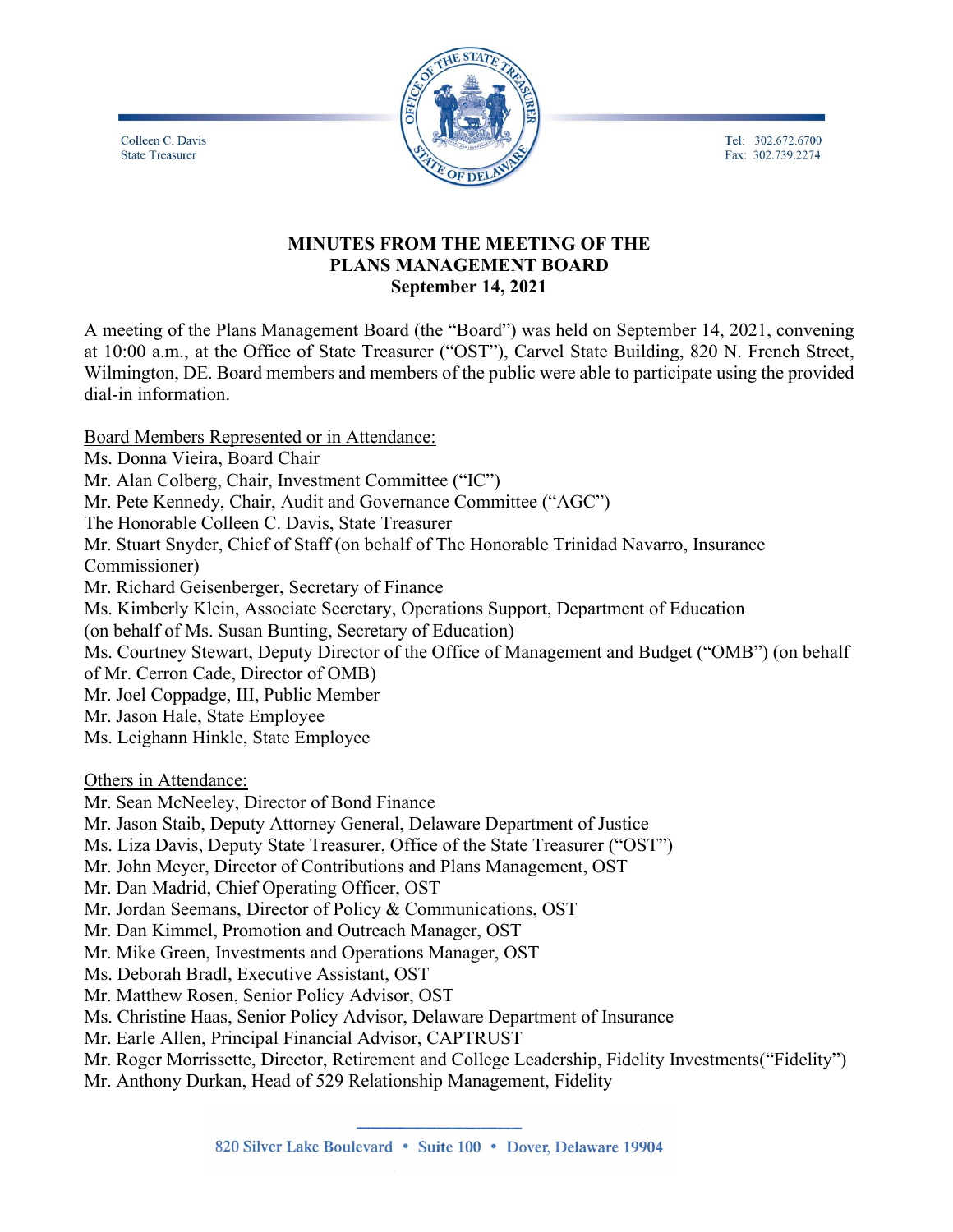Ms. Kellie Desrosiers, Vice President, Strategic Relationship Management, Voya Ms. Sarala Katta, Regional Vice President, Mid-Atlantic Region, Voya Mr. Doug Peters, Vice President, Mid-Atlantic Region, Voya Mr. Mark Jackowitz, Senior Vice President, Voya

# **CALLED TO ORDER**

The meeting was called to order at 10:00 a.m.

# **APPROVAL OF MINUTES**

#### **A MOTION was made by Secretary Geisenberger and seconded by Mr. Kennedy to approve the minutes from the Board meeting on June 8, 2021. MOTION ADOPTED UNANIMOUSLY**

# **PRESENTATIONS**

# *Quarterly Business Metric Report - Deferred Compensation Plans*

Mr. Meyer presented the quarterly summary on business metrics and plan information. Mr. Meyer stated that enrollment activity was significant for the second quarter of 2021. There were 429 new enrollments, a 16.5 percent increase over the first quarter of 2021. The increase in enrollments was driven in part by an email campaign to employees during open enrollment. Total second quarter 2021 contributions increased 23 percent (to \$21.2 million) over second quarter 2020. The increase was attributable, in part, to strong consolidation volume. There were 137 consolidations for the quarter, totaling approximately \$5.3 million, compared to 113 consolidations, totaling approximately \$2.7 million, for all of 2020. As of June 30, 2021, plan assets were approximately \$1.16 billion, not including 403(b) legacy vendor assets valued at approximately \$315.1 million.

Mr. Meyer stated that a recordkeeping RFP has been published for the plans and indicated that OST will update the Board at the next meeting in December. Upcoming initiatives include an October email campaign for National Retirement Security Week and an additional beneficiary mailing. The campaigns will be focused on increasing enrollments into the plans and encouraging participants to designate beneficiaries.

### *Quarterly Business Metric Report-ABLE Plan*

Mr. Madrid presented the ABLE plan quarterly report on business metrics to the Board. The plan continues to experience stable growth. Currently there are 170 funded accounts with approximately \$1.5 million in assets as of September 1, 2021. In the second quarter of 2021, new accounts grew by 56 percent over the second quarter of 2020.

Mr. Madrid indicated that the Alliance will be awarding the recordkeeping business by year end. Mr. Madrid stated that upcoming initiatives include plan promotion at the Life Conference in September 2021 and the Autism Delaware Walk in October 2021.

# *Quarterly Business Metric Report - Education Savings Plan*

Mr. Meyer presented the 529 plan quarterly report on business metrics and plan information. New accounts were up by 12 percent for the second quarter, compared to the same quarter in 2020, while the industry was up 21 percent. Of the new accounts, 68 percent were opened by existing Fidelity customers versus 71 percent in the first quarter of 2021. Approximately 45 percent of new accounts were opened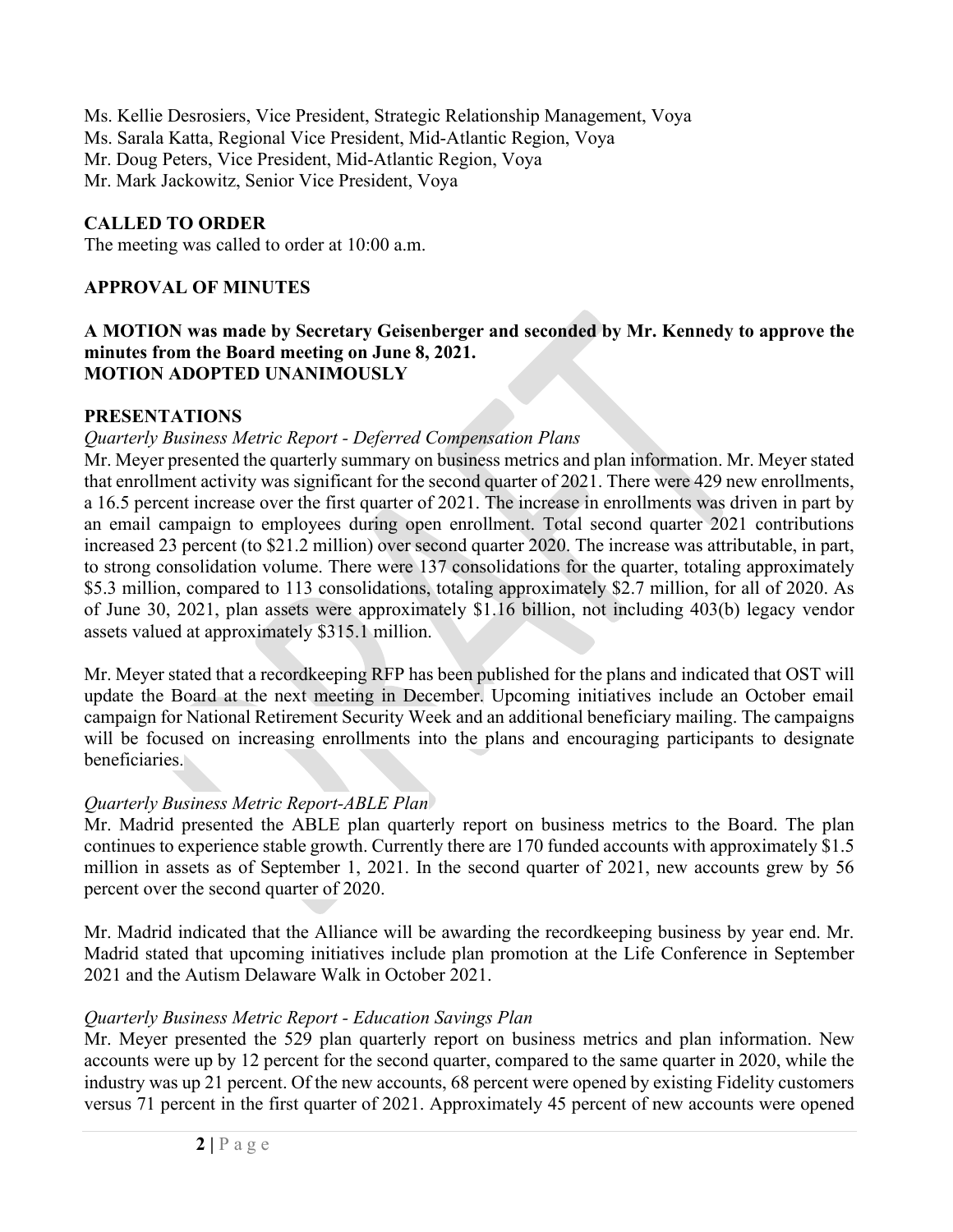for children under the age of five. Mr. Meyer stated that there was a 17 percent increase in new accounts opened by Delaware residents in the second quarter versus the second quarter of 2020. The majority of assets within the plan are held for individuals who are either approaching 18 or older than 18. Mr. Meyer stated that total contributions for the quarter were up 47 percent over second quarter 2020, with new account contributions up 33 percent over the same period for 2020, outpacing the industry. Assets under management increased five percent for the quarter (to \$767 million), trailing the industry, which increased 6 percent during the same period. This is due to the age of the Delaware 529 plan and the fact that 74 percent of the assets in the plan are for beneficiaries who are age 14 and older, and whose savings are conservatively invested. Finally, distributions from the plan were up 53 percent.

Upcoming initiatives include promotion of the plan at Winterthur Museum and rebranding of the plan. In addition, OST is exploring partnerships with hospitals and the three largest employers in the state to increase participation in the plan.

# *Delaware Education Savings Plan Strategy Discussion*

Mr. Meyer led discussion regarding the 529 plan strategy with the Board. Mr. Meyer shared goals and objectives, possible performance metrics, and strategies for the direction of the plan from 2022-2024. Three objectives have been identified: grow accounts, increase contributions, and build a top-tier plan. The Board discussed the strategic objectives and associated goals.

[*Secretary Bunting left the meeting*.]

*Training on Freedom of Information Act (FOIA)* Mr. Staib presented FOIA and Public Records Law training.

*[Courtney Stewart left the meeting.]*

# **COMMITTEE REPORTS, DISCUSSIONS AND ACTION ITEMS**

*Recommendation on Administrative Fee to the Office of the Auditor of Accounts Recommendation on Pending Issue and Memorandum of Understanding with the Office of the Auditor of Accounts*

Mr. Kennedy presented the AGC's recommendations regarding the pending fee dispute and Memorandum of Understanding ("MOU") with the Auditor of Accounts ("AOA") Mr. Kennedy explained the history of the dispute concerning the fee payable to AOA for its role in the procurement process and the oversight of the engagement with outside auditors. Mr. Kennedy noted the noted the existing agreement between OST and AOA, which defines a reasonable rate as the 10-year average of fees (8.91%). AOA is demanding that the Board approve a rate of 11.28% based on the AOA overhead rate determined by Maximus, an outside consulting firm retained by OMB. The AGC recommended that the Board adhere to the agreed-upon rate for the current year under the existing MOU. Mr. Kennedy also reported that the AGC reviewed the newly proposed MOU with AOA, which will cover the life of the new contract with the successful outside consulting vendor. The AGC discussed its fiduciary and other concerns with the variable pricing structure under new proposed MOU, which would require the use of the prevailing Maximus rate (estimated to be 16.71% for 2021 audits) for each year covered by the new outside audit contract. The Board also discussed the lack of member involvement in the selection of audit firms. The AGC recommended that the Board reject the newly proposed MOU to the extent AOA's oversight fee is tied to the Maximus rate.